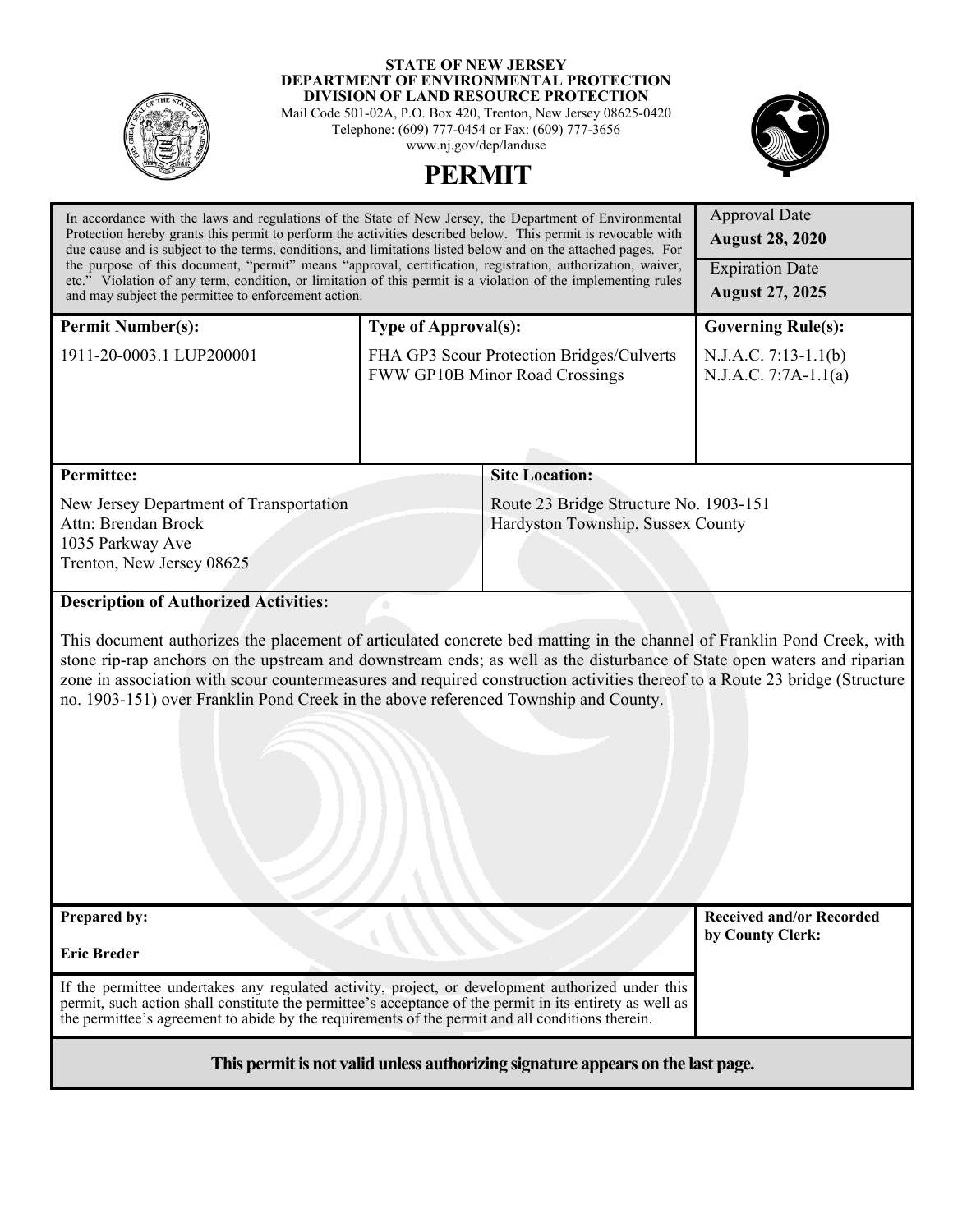### **STATEMENT OF AUTHORIZED IMPACTS:**

The authorized activities allow for the permittee to undertake impacts to regulated areas as described below. Additional impacts to regulated areas without prior Department approval shall constitute a violation of the rules under which this document is issued and may subject the permittee and/or property owner to enforcement action, pursuant to N.J.A.C. 7:13-2.1; N.J.A.C. 7:7A-2.1

| <b>FWW GP10B Minor Road</b><br><b>Crossings</b> | <b>Permanent Disturbance</b><br>(Acres) | <b>Temporary Disturbance</b><br>(Acres) |
|-------------------------------------------------|-----------------------------------------|-----------------------------------------|
| <b>Freshwater wetlands</b>                      |                                         |                                         |
| <b>Transition areas</b>                         |                                         |                                         |
| <b>State open waters</b>                        | .085                                    | .015                                    |

| <b>Riparian Zone</b><br><b>Vegetation</b> | Area of riparian zone<br>(Acres) |
|-------------------------------------------|----------------------------------|
| Permanent<br><b>Disturbed</b>             | .014                             |
| <b>Temporary</b><br><b>Disturbed</b>      | .004                             |

### **SPECIAL CONDITIONS:**

- 1. All excavated material shall be disposed of in a lawful manner. The material shall be placed outside of any flood hazard area, riparian zone, regulated water, freshwater/coastal wetlands and adjacent transition area, and in such a way as to not interfere with the positive drainage of the receiving area.
- 2. All sediment barriers and other soil erosion control measures shall be installed prior to commencing any clearing, grading or construction onsite, and shall be maintained in proper working condition throughout the entire duration of the project.
- 3. Construction equipment shall not be stored, staged or driven within any channel, freshwater wetland or transition area, unless expressly approved by this permit and/or described on the approved plans.
- 4. The regulated activity shall not adversely affect low-flow aquatic passage in any regulated water.
- 5. The regulated activity shall not expose unset or raw cement to flowing water within any channel or regulated water during construction.
- 6. Vegetation within 300 feet of the top of the bank shall only be disturbed in the areas specifically shown on the approved drawings. No other vegetation within 300 feet of the top of any stream bank onsite shall be disturbed for any reason. This condition applies to all channels onsite regardless of the contributory drainage area.
- 7. All riparian zone vegetation that is cleared, cut, and/or removed to conduct a regulated activity, access an area where regulated activities will be conducted, or otherwise accommodate a regulated activity shall be replanted immediately after completion of the regulated activity, unless prevented by seasonal weather, in which case the vegetation shall be replanted as soon as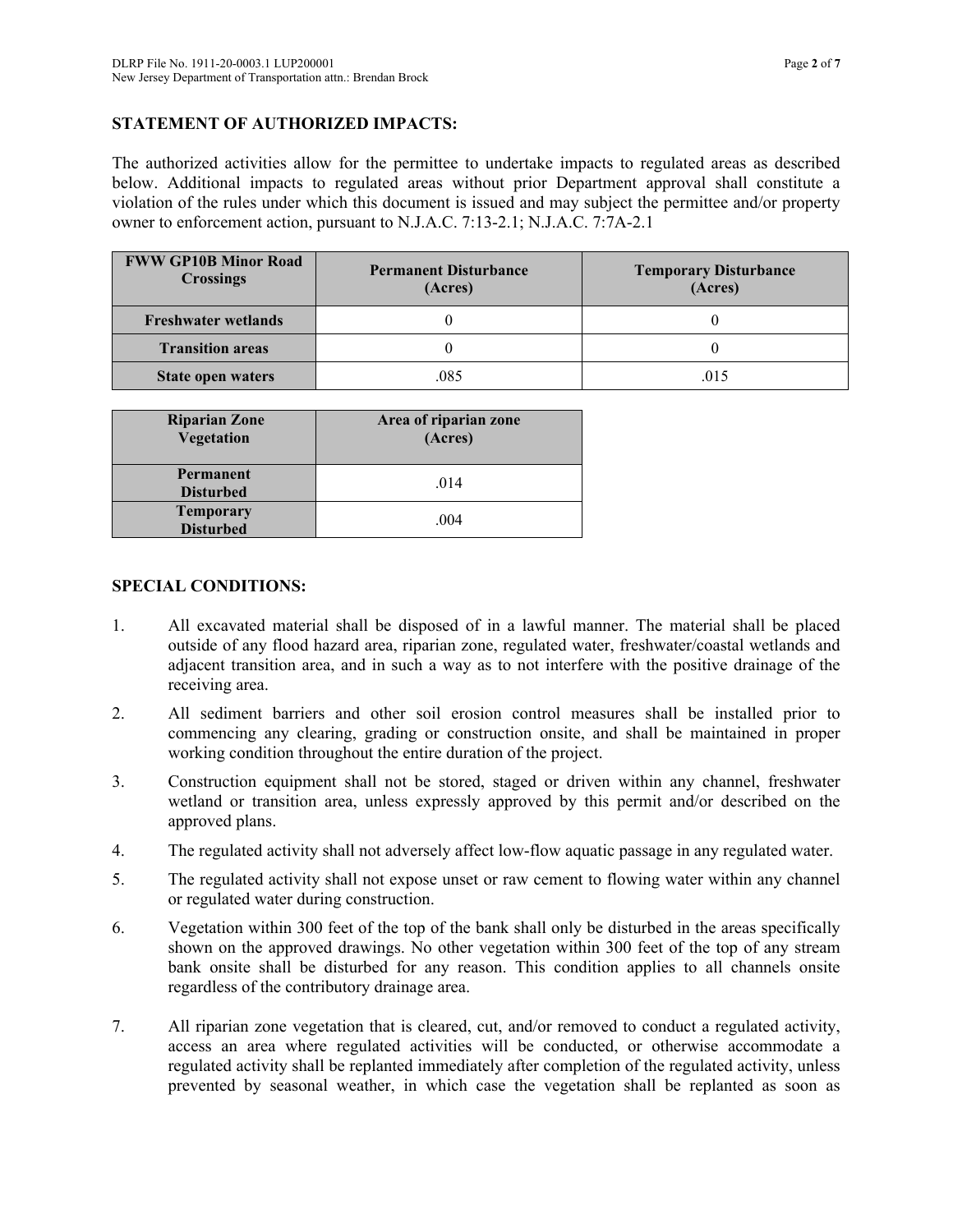conditions permit. Portions of the riparian zone occupied by an authorized structure need not be replanted. The vegetation to be replanted shall:

- i. Consist of vegetation of equal or greater ecological function and value as the vegetation that was cleared, cut, or removed. For example, herbaceous vegetation may be replaced with the same type of vegetation or with trees, but the trees in forested areas must be replaced with trees of equal or greater density and ecological function and value;
- ii. Consist of native, non-invasive vegetation, except in an actively disturbed area. In an actively disturbed area, the vegetation may be replaced with the same type of vegetation that was cleared, cut, or removed, or with another kind of vegetation typical of an actively disturbed area. For example, lawn grass may be replaced with garden plants or agricultural crops; and
- iii. In cases where replanting would interfere with continued access to or maintenance of a structure that is required by Federal, State, or local law, the vegetation replanted shall meet the requirements to the extent feasible.
- 8. In order to protect trout production fishery in Franklin Pond Creek, any proposed grading or construction activities within the channel is prohibited between September  $15<sup>th</sup>$  through March 15th of each year. Furthermore, any activity outside a watercourse, which would likely introduce sediment into the watercourse and/or increase its turbidity, is also prohibited during this period. The Department reserves the right to suspend all regulated activities onsite should it be determined that the permittee has not taken proper precautions to ensure continuous compliance with this condition
- 9. Any additional disturbance of freshwater wetlands, State open waters and/or transition areas besides that shown on the approved plans shall be considered a violation of the Freshwater Wetlands Protection Act Rules unless the activity is exempt or a permit is obtained from the Department prior to the start of the disturbance.
- 10. The permittee will be responsible for the installation of a sediment barrier around all disturbed soils prior to commencing any clearing, grading or construction onsite, and shall be maintained in proper working condition throughout the entire duration of the project.
- 11. Water Quality Certificate This permit to conduct a regulated activity in a wetland or open water includes the Division's approval of a Water Quality Certificate for these activities.

## **STANDARD CONDITIONS:**

- 1. The issuance of a permit shall in no way expose the State of New Jersey or the Department to liability for the sufficiency or correctness of the design of any construction or structure(s). Neither the State nor the Department shall, in any way, be liable for any loss of life or property that may occur by virtue of the activity or project conducted as authorized under a permit.
- 2. The issuance of a permit does not convey any property rights or any exclusive privilege.
- 3. The permittee shall obtain all applicable Federal, State, and local approvals prior to commencement of regulated activities authorized under a permit.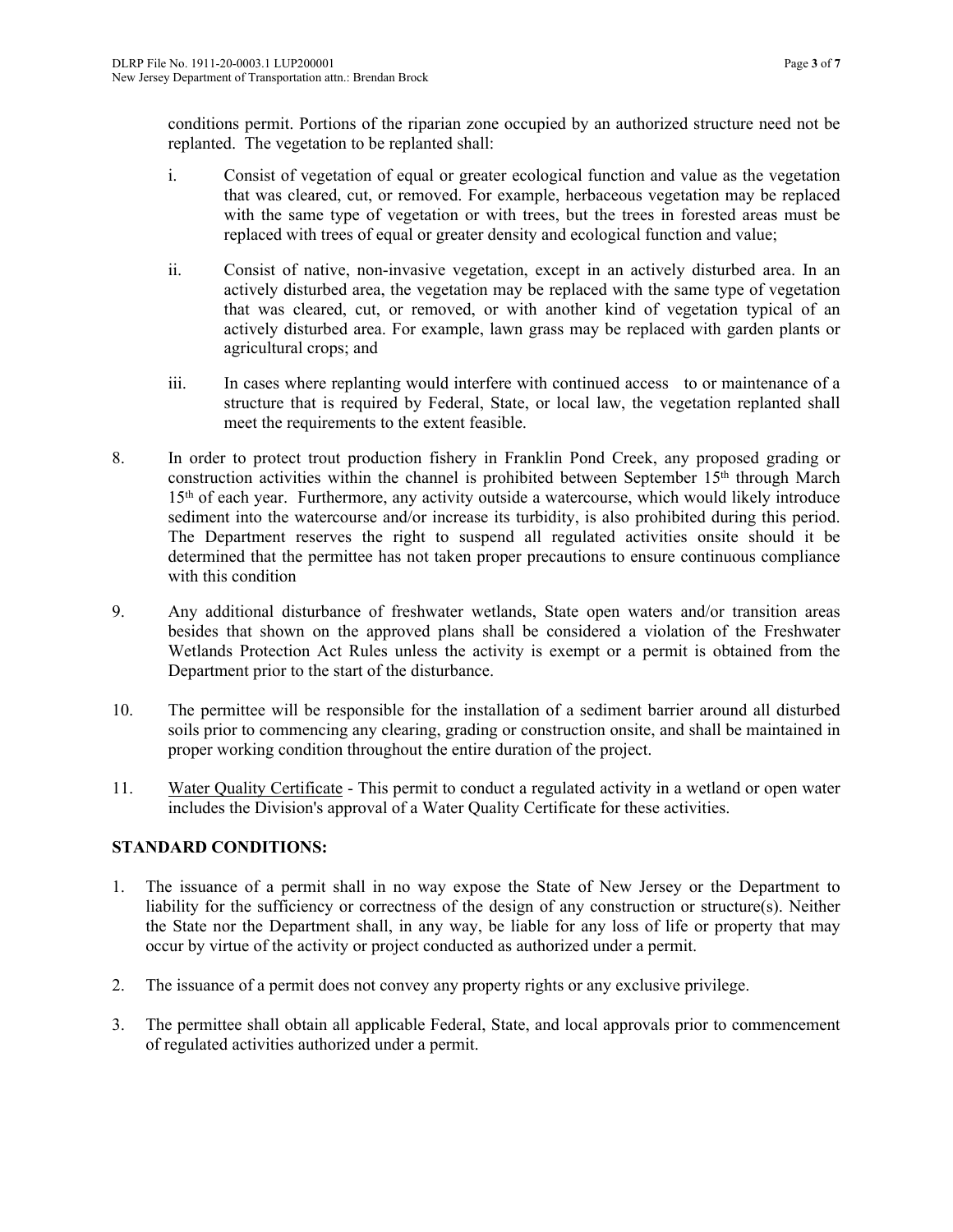- 4. A permittee conducting an activity involving soil disturbance, the creation of drainage structures, or changes in natural contours shall obtain any required approvals from the Soil Conservation District or designee having jurisdiction over the site.
- 5. The permittee shall take all reasonable steps to prevent, minimize, or correct any adverse impact on the environment resulting from activities conducted pursuant to the permit, or from noncompliance with the permit.
- 6. The permittee shall immediately inform the Department of any unanticipated adverse effects on the environment not described in the application or in the conditions of the permit. The Department may, upon discovery of such unanticipated adverse effects, and upon the failure of the permittee to submit a report thereon, notify the permittee of its intent to suspend the permit.
- 7. The permittee shall immediately inform the Department by telephone at (877) 927-6337 (WARN DEP hotline) of any noncompliance that may endanger public health, safety, and welfare, or the environment. The permittee shall inform the Division of Land Resource Protection by telephone at (609) 777-0454 of any other noncompliance within two working days of the time the permittee becomes aware of the noncompliance, and in writing within five working days of the time the permittee becomes aware of the noncompliance. Such notice shall not, however, serve as a defense to enforcement action if the project is found to be in violation of this chapter. The written notice shall include:
	- i. A description of the noncompliance and its cause;
	- ii. The period of noncompliance, including exact dates and times;
	- iii. If the noncompliance has not been corrected, the anticipated length of time it is expected to continue; and
	- iv. The steps taken or planned to reduce, eliminate, and prevent recurrence of the noncompliance.
- 8. Any noncompliance with a permit constitutes a violation of this chapter and is grounds for enforcement action, as well as, in the appropriate case, suspension and/or termination of the permit.
- 9. It shall not be a defense for a permittee in an enforcement action that it would have been necessary to halt or reduce the authorized activity in order to maintain compliance with the conditions of the permit.
- 10. The permittee shall employ appropriate measures to minimize noise where necessary during construction, as specified in N.J.S.A. 13:1G-1 et seq. and N.J.A.C. 7:29.
- 11. The issuance of a permit does not relinquish the State's tidelands ownership or claim to any portion of the subject property or adjacent properties.
- 12. The issuance of a permit does not relinquish public rights to access and use tidal waterways and their shores.
- 13. The permittee shall allow an authorized representative of the Department, upon the presentation of credentials, to: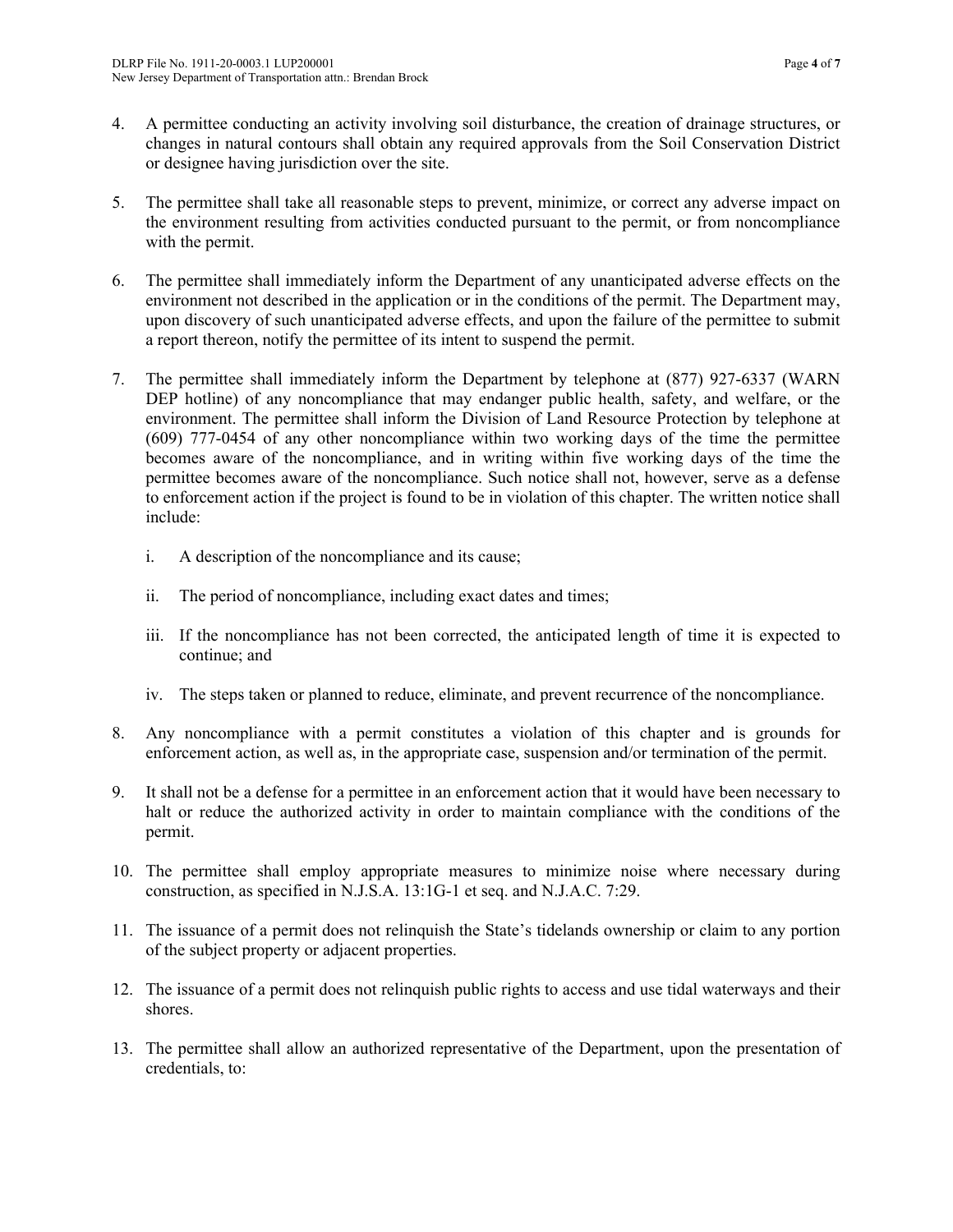- i. Enter upon the permittee's premises where a regulated activity, project, or development is located or conducted, or where records must be kept under the conditions of the permit;
- ii. Have access to and copy, at reasonable times, any records that must be kept under the conditions of the permit;
- iii. Inspect, at reasonable times, any facilities, equipment, practices, or operations regulated or required under the permit. Failure to allow reasonable access under this paragraph shall be considered a violation of this chapter and subject the permittee to enforcement action; and
- iv. Sample or monitor at reasonable times, for the purposes of assuring compliance or as otherwise authorized by the Federal Act, by the Freshwater Wetlands Protection Act, or by any rule or order issued pursuant thereto, any substances or parameters at any location.
- 14. The permittee shall not cause or allow any unreasonable interference with the free flow of a regulated water by placing or dumping any materials, equipment, debris or structures within or adjacent to the channel while the regulated activity, project, or development is being undertaken. Upon completion of the regulated activity, project, or development, the permittee shall remove and dispose of in a lawful manner all excess materials, debris, equipment, and silt fences and other temporary soil erosion and sediment control devices from all regulated areas.
- 15. The permittee and its contractors and subcontractors shall comply with all conditions, site plans, and supporting documents approved by the permit.
- 16. All conditions, site plans, and supporting documents approved by a permit shall remain in full force and effect, so long as the regulated activity, project, or development, or any portion thereof, is in existence, unless the permit is modified pursuant to the rules governing the herein approved permits.
- 17. The permittee shall perform any mitigation required under the permit in accordance with the rules governing the herein approved permits.
- 18. If any condition or permit is determined to be legally unenforceable, modifications and additional conditions may be imposed by the Department as necessary to protect public health, safety, and welfare, or the environment.
- 19. Any permit condition that does not establish a specific timeframe within which the condition must be satisfied (for example, prior to commencement of construction) shall be satisfied within six months of the effective date of the permit.
- 20. A copy of the permit and all approved site plans and supporting documents shall be maintained at the site at all times and made available to Department representatives or their designated agents immediately upon request.
- 21. The permittee shall provide monitoring results to the Department at the intervals specified in the permit.
- 22. A permit shall be transferred to another person only in accordance with the rules governing the herein approved permits.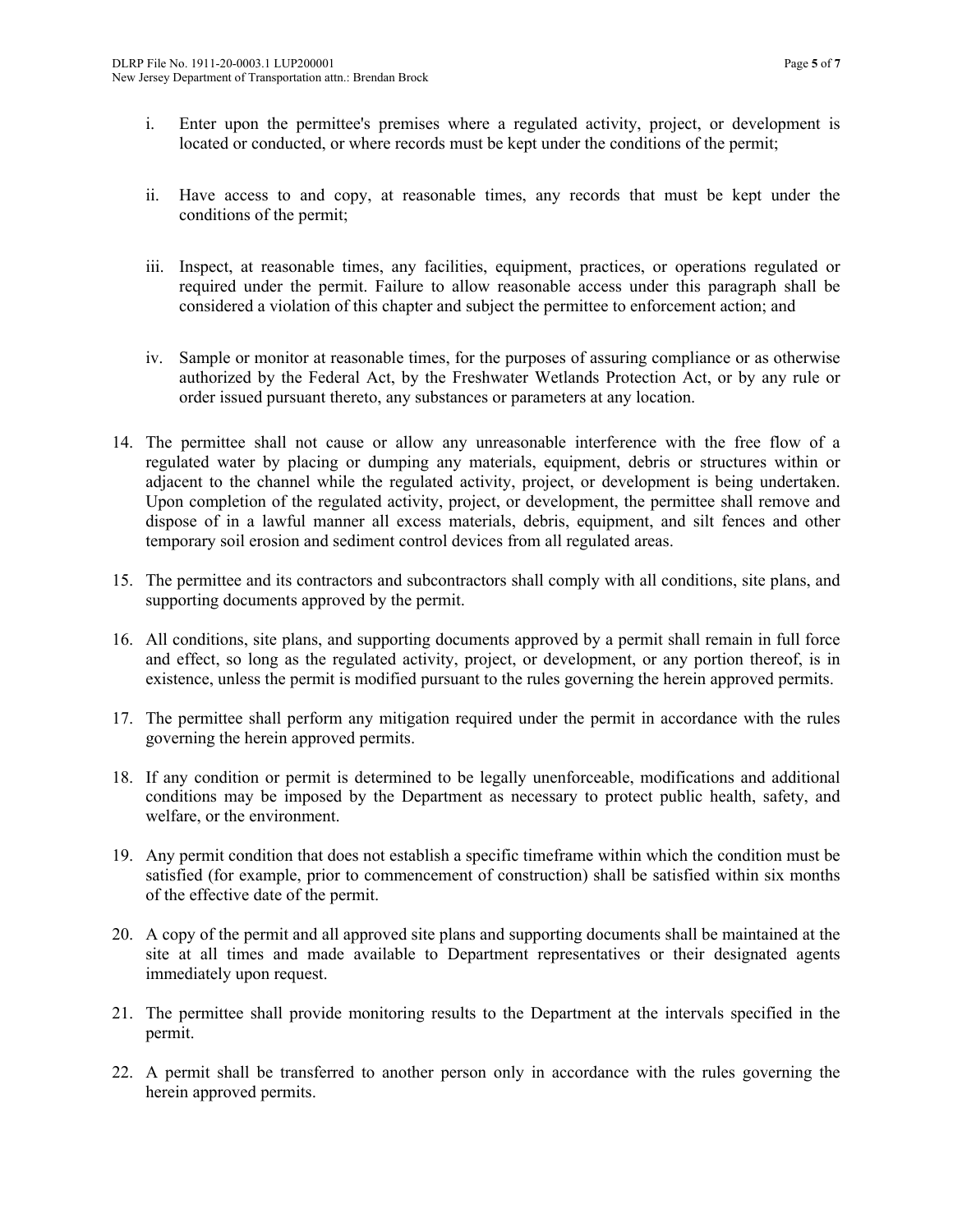- 23. A permit can be modified, suspended, or terminated by the Department for cause.
- 24. The submittal of a request to modify a permit by the permittee, or a notification of planned changes or anticipated noncompliance, does not stay any condition of a permit.
- 25. Where the permittee becomes aware that it failed to submit any relevant facts in an application, or submitted incorrect information in an application or in any report to the Department, it shall promptly submit such facts or information.
- 26. The permittee shall submit written notification to the Bureau of Coastal and Land Use Compliance and Enforcement, 401 East State Street, 4th Floor, PO Box 420, Mail Code 401-04C, Trenton, NJ 08625, at least three working days prior to the commencement of regulated activities.
- 27. The permittee shall record the permit, including all conditions listed therein, with the Office of the County Clerk (the Registrar of Deeds and Mortgages, if applicable) of each county in which the site is located. The permit shall be recorded within 30 calendar days of receipt by the permittee, unless the permit authorizes activities within two or more counties, in which case the permit shall be recorded within 90 calendar days of receipt. Upon completion of all recording, a copy of the recorded permit shall be forwarded to the Division of Land Resource Protection at the address listed on page one of this permit.

### **APPROVED PLAN(S):**

The drawing(s) hereby approved consist of 5 sheets prepared by Dewberry, signed April 30, 2020, unless otherwise noted, and entitled:

### "**BRIDGE SCOUR COUNTERMEASURES STRUCTURE NO. 1903-153 ROUTE NJ 23 OVER FRANKLIN POND CREEK TOWNSHIP OF HARDYSTON, SUSSEX COUNTY",**

"**FLOOD HAZARD AREA PLAN**" sheet no. 3 of 9, "**FRESHWATER WETLANDS PLAN**" sheet no. 4 of 9, "**CONSTRUCTION PLAN**" sheet no. 6 of 9, "**ELEVATIONS AND SECTIONS**" sheet no. 7 of 9, last revised August 17, 2020, "**CONSTRUCTION DETAILS**" sheet no. 8 of 9, last revised January 10, 2020.

### **APPEAL OF DECISION:**

Any person who is aggrieved by this decision may submit an adjudicatory hearing request within 30 calendar days after public notice of the decision is published in the DEP Bulletin (available at www.nj.gov/dep/bulletin). If a person submits the hearing request after this time, the Department shall deny the request. The hearing request must include a completed copy of the Administrative Hearing Request Checklist (available at www.nj.gov/dep/landuse/forms.html). A person requesting an adjudicatory hearing shall submit the original hearing request to: NJDEP Office of Legal Affairs, Attention: Adjudicatory Hearing Requests, Mail Code 401-04L, P.O. Box 402, 401 East State Street, 7th Floor, Trenton, NJ 08625-0402. Additionally, a copy of the hearing request shall be submitted to the Director of the Division of Land Resource Protection at the address listed on page one of this permit. In addition to your hearing request, you may file a request with the Office of Dispute Resolution